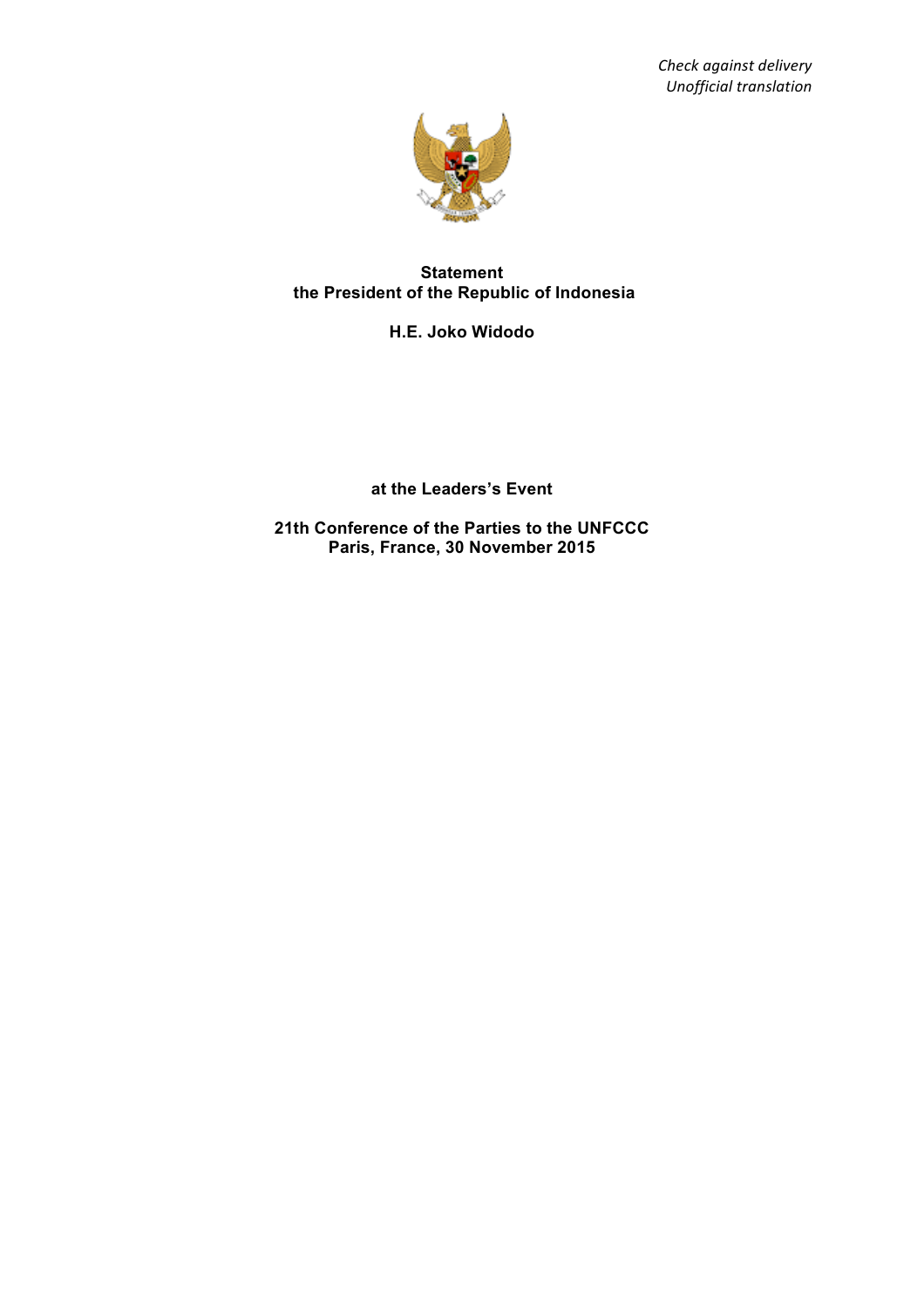# **Mr. President,**

# **Excellencies, Heads of State and Government,**

My deepest condolences and sympathies over the act of terror in Paris, on 13 November 2015, that has claimed the lives of innocent civilians.

As a country with the largest Moslem population, Indonesia stresses that Islam teaches peace. Islam teaches tolerance.

These acts of terror are not related to any religion, nations, or race.

#### **Mr. President,**

I am here today to give my fullest political support for a successful COP 21.

As a country with one of the largest forest, acting as the world's lungs, Indonesia is here today as part of the solution.

My government is developing Indonesia in a way that is giving due attention to the environment.

#### **Excellencies,**

Indonesia's geographical condition makes us vulnerable to climate change, considering that two third of Indonesia's territory consists of water; there are 17,000 islands, many are small islands; 60% of our citizens live in the coastal area and 80% of natural disasters are related to climate change.

Recently, Indonesia experienced peat land fire. El Nino made it worse and more difficult to address it, but we have succeeded in doing so.

We have strictly enforced the law enforcement. We have prepared prevention efforts and implemented some. We conduct peat ecosystem restoration and are going to establish Peat Restoration Agency.

Vulnerabilities and challenges of climate change do not lessen Indonesia's commitment to contribute in our global action to reducing emission.

That is why, Indonesia is committed to reduce emission by 29% below business as usual by 2030 and 41% with international assistance

Emission reduction is done through measures:

First, in the energy sector:

■ realocation of fuel subsidies to productive sector